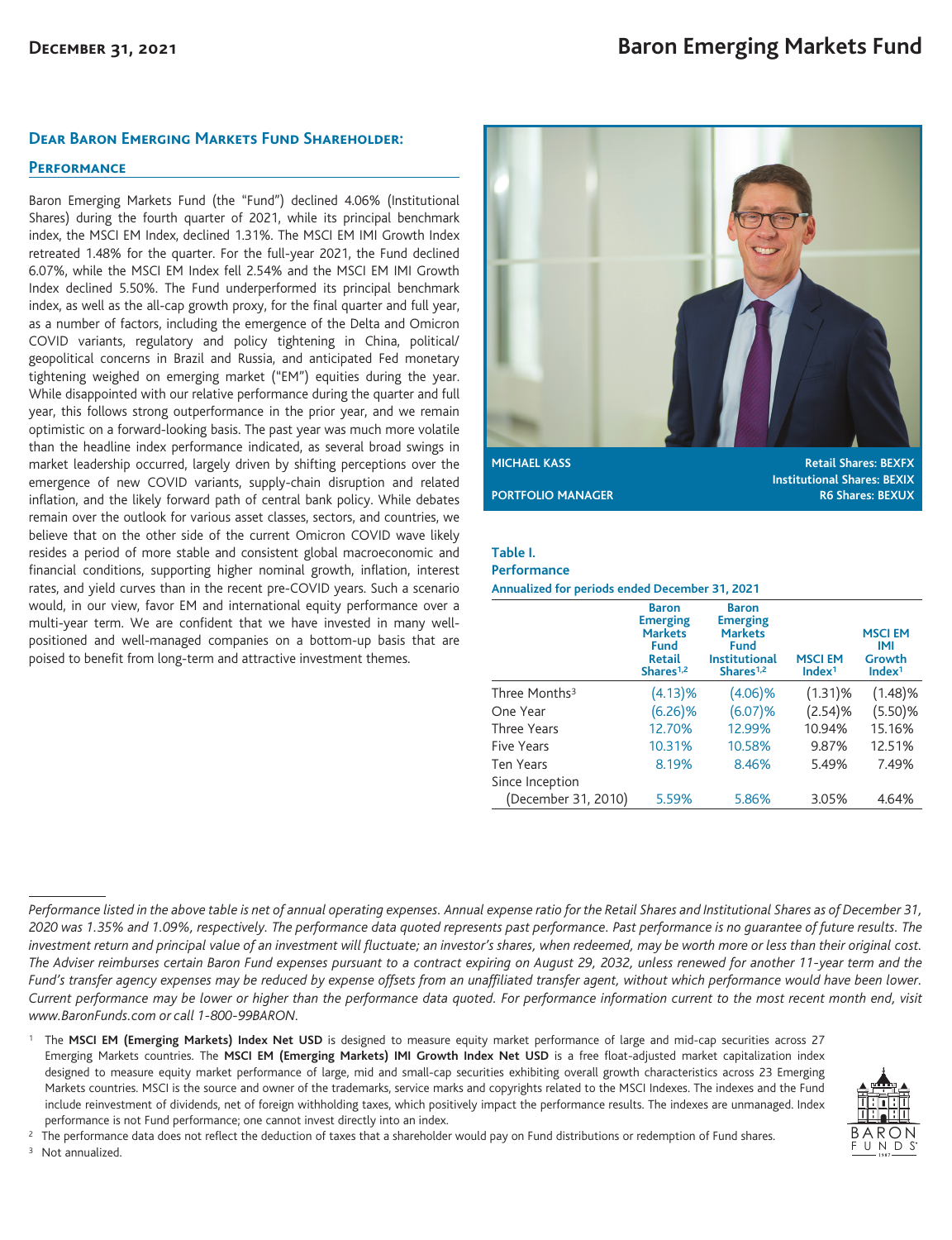## **Baron Emerging Markets Fund**

For the year 2021, we underperformed our primary benchmark, the MSCI EM Index, while also modestly trailing our all-cap EM growth proxy. During the year, EM equities were marked with increased volatility, primarily driven by China's growing regulatory scrutiny over its technology, education, health care, and property industries. China's ongoing credit tightening campaign along with solvency concerns relating to China Evergrande Group, a large Chinese conglomerate and property developer, also weighed on markets. In addition, the emergence of new COVID-19 variants also had a disproportionate economic impact on EM countries that were lagging in vaccination rates compared to developed nations. Lastly, escalating concerns regarding inflation and the onset of Fed/global central bank tightening also weighed on EM equities. From a sector or theme perspective, our relative underperformance was mainly due to adverse stock selection and allocation effect in the Information Technology (IT) sector. Within IT, our underweight positioning in **Taiwan Semiconductor Manufacturing Company Ltd.** along with a material correction in our fintech theme (**StoneCo Ltd.** and **PagSeguro Digital Ltd.**) were key detractors. China's regulatory and credit tightening campaign also resulted in a retracement of strong 2020 performance in our digitization theme (**GDS Holdings Limited**) and China value-added theme (**Kingsoft Corporation Ltd.**, **Kingdee International Software Group Co. Ltd.**, and **Glodon Company Limited**). Weak stock selection in the Financials sector, notably our other fintech holdings (**Banco Inter S.A.**, **Lufax Holding Ltd.**, and **XP Inc.**) also adversely impacted relative performance. Partially offsetting the above were solid gains from several investments related to our India consumer finance/ wealth management theme (**Bajaj Finance Limited**, **Max Financial Services Limited**, and **SBI Life Insurance Company Limited**), and our sustainability/ EV supply-chain theme (**Glencore PLC**, **Techtronic Industries Co. Ltd.**, and **Hyundai Heavy Industries Co., Ltd.**) also contributed positively. In addition, good stock selection and positive allocation effect in the Consumer Discretionary (**Titan Company Limited** and **Jubilant FoodWorks Limited**) and Communication Services (**Tata Communications Limited** and **Bharti Airtel Limited**) sectors also contributed favorably to relative performance.

From a country perspective for the full-year 2021, poor stock selection along with adverse allocation effect in Taiwan and Brazil drove the vast majority of relative underperformance. In our view, the weakness in Brazil was driven by the re-emergence of COVID-related concerns, rising inflation, and increased market volatility as the country prepares for presidential elections in 2022. We have reduced aggregate exposure to Brazil and will continue to monitor the COVID-related challenges and the political environment, particularly as it relates to the sustainability of the country's ongoing economic reform and privatization agenda. Our lack of exposure to Saudi Arabia also detracted from relative performance during the year. Partly offsetting the above was positive allocation and stock selection effect in China. Our large overweight positioning in India also contributed to relative performance, though a fourth quarter consolidation diluted the full-year impact.

For the fourth quarter, we underperformed our principal MSCI EM Index as well as the EM all-cap growth proxy in a period of modest negative returns. While disappointed, we are not surprised as our overweight positioning in India and Russia saw a retracement of prior period gains. While the correction in India was not unexpected, the sharp pullback in Russia was due to unexpected geopolitical concerns rather than fundamentals. We are monitoring the escalating tensions around Ukraine that led to an increase in risk premium on Russian assets during the quarter, but for now we believe Russian equities are more than fully discounting the likelihood of punitive sanctions. Our underweight exposure in Taiwan also detracted from relative performance. From a sector or theme perspective, adverse stock selection effect in Financials (**Bajaj Finance Limited**, **XP Inc.**, and **Sberbank of Russia PJSC**) and IT (**StoneCo Ltd.** and **GDS Holdings Limited**) sectors were a key drag on relative results. Closing the year, we take some comfort in defending a majority of our 2020 outperformance and are confident in our portfolio positioning entering 2022.

#### **Table II.**

#### **Top contributors to performance for the quarter ended December 31, 2021**

|                                                 | <b>Percent</b><br><b>Impact</b> |
|-------------------------------------------------|---------------------------------|
| Han's Laser Technology Industry Group Co., Ltd  | 0.48%                           |
| Taiwan Semiconductor Manufacturing Company Ltd. | 0.32                            |
| Will Semiconductor Co., Ltd.                    | 0.21                            |
| Samsung Electronics Co., Ltd.                   | 0.19                            |
| Zhejiang Dingli Machinery Co., Ltd.             | 0.18                            |

**Han's Laser Technology Industry Group Co., Ltd.** is China's largest laser equipment manufacturer. Shares gained on an earnings beat and market share gains in battery equipment. Han's is benefiting from secular trends in industrial automation and a product mix upgrade to high-end battery equipment. We believe Han's will emerge as a winner in the automation theme and be a key beneficiary of China's technology localization initiative. The company has attractive valuation among automation peers, and, in our view, shares do not reflect rapid growth potential in battery equipment sales.

Semiconductor giant **Taiwan Semiconductor Manufacturing Company Ltd**. contributed during the quarter as demand for leading-edge chips remained strong and global chip shortages led to industry price increases. The development of its next-generation nodes continues to progress smoothly, which will allow Taiwan Semi to maintain its technological leadership, in our view. We believe the company will deliver above its 10% to 15% growth target in the next three to five years.

Leading complementary metal-oxide-semiconductor image sensor ("CIS") supplier **Will Semiconductor Co., Ltd.** contributed during the quarter due to higher revenue growth expectations, driven by strong demand in automotive and augmented reality/virtual reality applications. We expect Will Semi will continue gaining market share in both smartphone and automotive CIS while increasing its margins by upgrading its product mix.

Shares of South Korean conglomerate **Samsung Electronics Co., Ltd.** increased during the quarter due to an improving outlook for memory semiconductors heading into 2022, driven by strong demand from hyperscale data centers and PC manufacturers. Samsung's foundry business continued to make solid progress while smartphone shipments exceeded estimates due to easing chip shortages and growth in foldable smartphones. We are confident Samsung will remain a global leader in semiconductors and 5G smartphones.

**Zhejiang Dingli Machinery Co., Ltd.** is China's largest manufacturer of Aerial Work Platforms ("AWPs"). Shares increased on strong top-line growth and tariffs that were lower-than-Street consensus. Dingli is the largest player in the AWP industry with premium products and roughly 40% market share. The AWP market is significantly underpenetrated in China, and, in our view, there is a long-term structural growth opportunity for rising adoption due to the increased affordability of AWP rentals and a growing focus on worker safety and productivity.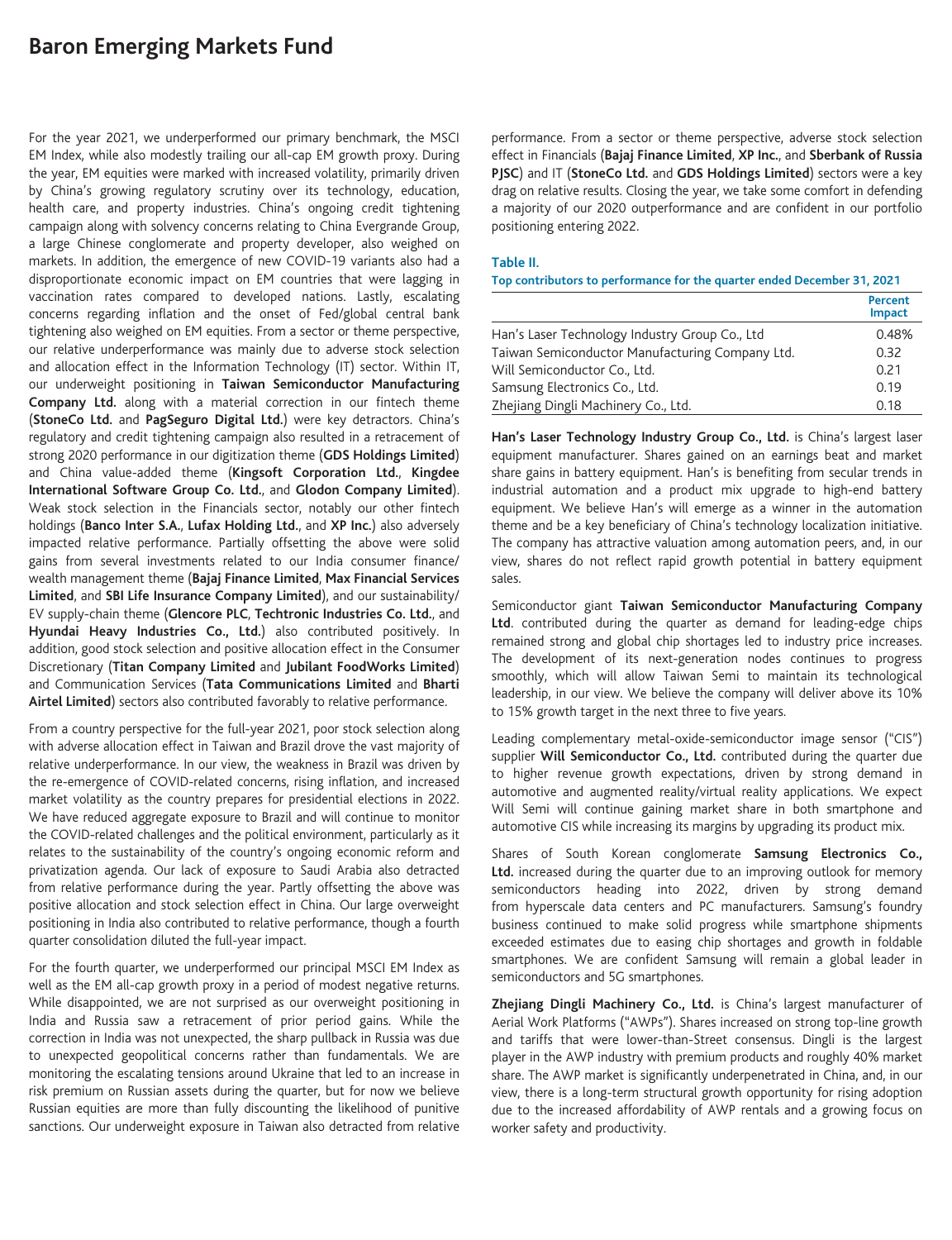#### **Table III.**

**Top detractors from performance for the quarter ended December 31, 2021**

|                                        | Percent<br><b>Impact</b> |
|----------------------------------------|--------------------------|
| Alibaba Group Holding Limited          | $-0.46%$                 |
| Zai Lab Limited                        | $-0.43$                  |
| Ozon Holdings PLC                      | $-0.36$                  |
| Bajaj Finance Limited                  | $-0.28$                  |
| Hangzhou Tigermed Consulting Co., Ltd. | $-0.26$                  |

**Alibaba Group Holding Limited** is the largest retailer and e-commerce company in China. Alibaba operates shopping platforms Taobao and Tmall and owns 33% of Ant Group, which operates Alipay, China's largest third-party online payment provider. Shares of Alibaba were down given crackdowns by Chinese regulators on various aspects of digital technology and consumerism in an attempt to refocus investment in China on the community. Despite the near-term regulatory uncertainty, we retain conviction that Alibaba will benefit from rapid growth in cloud services, logistics, and retail.

**Zai Lab Limited** is a Chinese biotechnology company dedicated to bringing western medicines to greater China and to transitioning into a fully integrated company with internal drug development capabilities. Shares declined in sympathy with the broader biotechnology sub-industry, and also due to concerns regarding China's regulatory tightening and the potential for the government to curb profitability in the Health Care sector.

**Ozon Holdings PLC**, a leading e-commerce platform in Russia, detracted in the fourth quarter on multiple compression in global internet stocks and in Russian stocks specifically due to rising geopolitical tensions. We believe Russia will be one of the fastest growing e-commerce markets globally for incumbent players as an unusually fragmented space is consolidated to the level of global peer markets, with Ozon being a primary beneficiary, potentially increasing revenue by three to five times over the intermediate term.

**Bajaj Finance Limited** is a leading non-bank financial company in India. Shares fell during the quarter due to a retracement of prior period gains owing to the spread of a new COVID variant (Omicron) that could impact near-term growth prospects. Despite the near-term pressure, we think the company is positioned to benefit from growing demand for consumer financial services such as mortgages, personal loans, and vehicle financing. It benefits from a best-in-class management team, robust longterm growth outlook, and stellar risk management frameworks, in our view.

**Hangzhou Tigermed Consulting Co., Ltd.** is China's largest clinical research organization. Shares came under pressure due to China's growing regulatory scrutiny of the Health Care sector as the government continues to implement drugs price controls. Despite the ongoing regulatory scrutiny, we believe Tigermed is positioned to gain market share and sustain 25% to 30% earnings growth over the next three to five years. The company is benefiting from secular growth for its services owing to the country's booming biotechnology and pharmaceutical industry.

## **PORTFOLIO STRUCTURE**

#### **Table IV.**

#### **Top 10 holdings as of December 31, 2021**

|                                                 | <b>Percent of</b><br><b>Net Assets</b> |
|-------------------------------------------------|----------------------------------------|
| Taiwan Semiconductor Manufacturing Company Ltd. | 5.3%                                   |
| Tencent Holdings Limited                        | 3.8                                    |
| Samsung Electronics Co., Ltd.                   | 3.2                                    |
| Bajaj Finance Limited                           | 2.7                                    |
| Reliance Industries Limited                     | 2.5                                    |
| Glencore PLC                                    | 2.1                                    |
| Alibaba Group Holding Limited                   | 2.1                                    |
| China Conch Venture Holdings Ltd.               | 1.9                                    |
| Han's Laser Technology Industry Group Co., Ltd  | 1.8                                    |
| Sberbank of Russia PISC                         | 1.7                                    |

## **EXPOSURE BY COUNTRY**

#### **Table V.**

#### **Percentage of securities by country as of December 31, 2021**

|                      | <b>Percent of</b><br><b>Net Assets</b> |
|----------------------|----------------------------------------|
| China                | 33.3%                                  |
| India                | 26.4                                   |
| Russia               | 6.6                                    |
| Taiwan               | 6.3                                    |
| Korea                | 5.5                                    |
| <b>Brazil</b>        | 4.6                                    |
| Hong Kong            | 2.4                                    |
| Mexico               | 2.3                                    |
| United Kingdom       | 2.1                                    |
| Philippines          | 1.5                                    |
| Hungary              | 1.2                                    |
| Japan                | 1.2                                    |
| Poland               | 0.8                                    |
| Indonesia            | 0.7                                    |
| Peru                 | 0.5                                    |
| <b>United States</b> | 0.4                                    |
| United Arab Emirates | 0.2                                    |
| Spain                | 0.1                                    |

*Exposure by Market Cap:* The Fund may invest in companies of any market capitalization, and we have generally been broadly diversified across large-, mid-, and small-cap companies, as we believe developing world companies of all sizes can exhibit attractive growth potential. At the end of the fourth quarter of 2021, the Fund's median market cap was \$14.3 billion, and we were invested 49.2% in giant-cap companies, 38.3% in large-cap companies, 6.6% in mid-cap companies, and 2.0% in small- and micro-cap companies as defined by Morningstar, with the remainder in cash.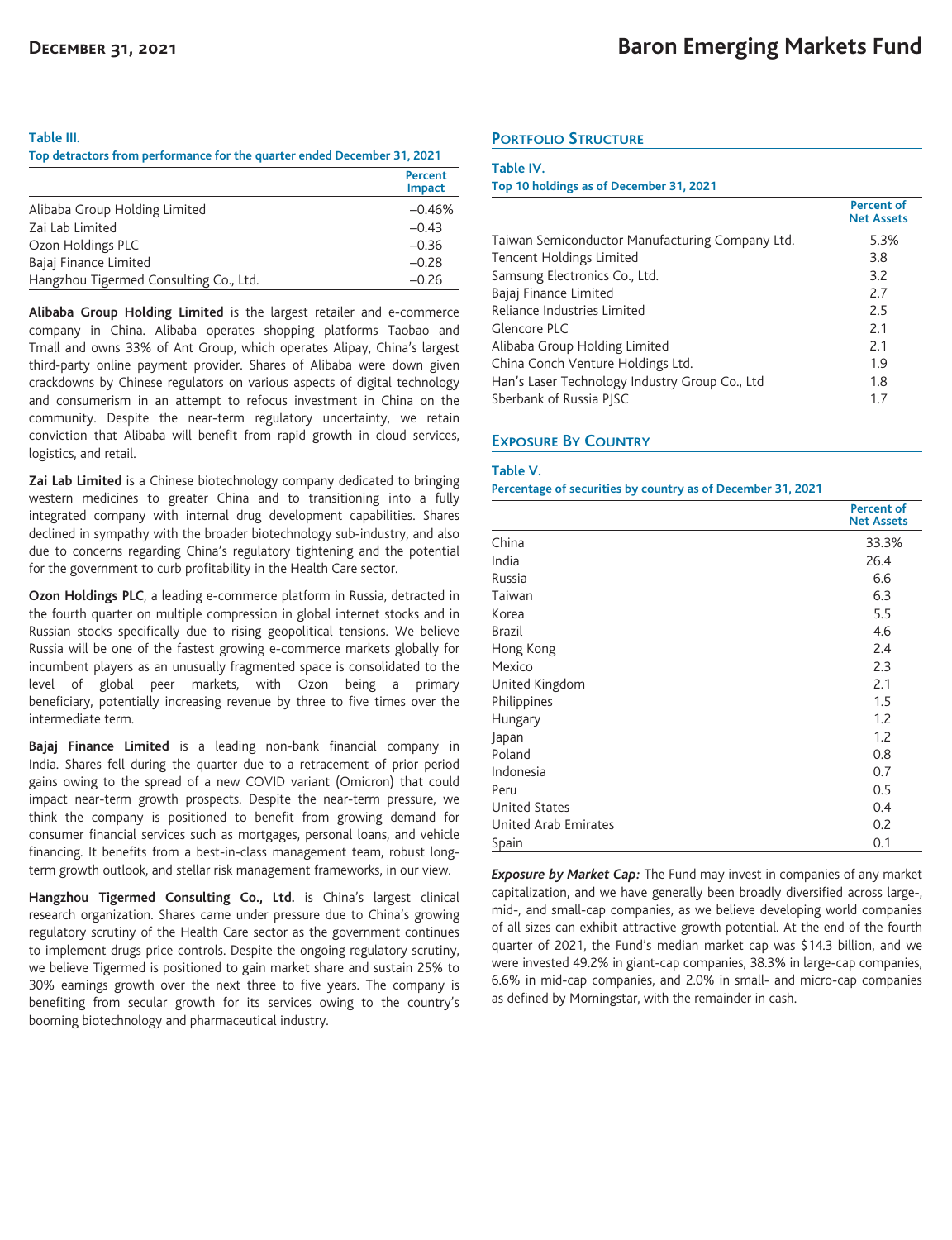# **Baron Emerging Markets Fund**

### **RECENT ACTIVITY**

During the fourth quarter, we added several new investments toward existing themes while also increasing exposure to several positions that were established earlier in the year. We continue our endeavor to add to our highest conviction ideas.

We were active in adding to our digitization theme by initiating positions in **JD.com, Inc.** and **Full Truck Alliance Co**. **Ltd.** JD, one of China's top three e-commerce platforms, is differentiated from principal competitors Alibaba and Pinduoduo in that over 50% of its gross merchandise value is derived from first-party (as opposed to marketplace) sales, and in the substantial investments it has made in building in-house logistics infrastructure as compared to competitors' heavier reliance on third-party providers. These investments in white-glove service levels have historically been a barrier to operating margins, which we view as a forward-looking opportunity as scale drives network leverage in the next half decade. At a time when margins for China's major internet companies may be capped or pressured by regulatory scrutiny, we believe JD's cumulative investments in logistics could allow it to buck sector trends and drive margin expansion from its current low single-digit level, which is meaningfully below that of traditional retailers, not to mention internet platforms. We also expect those cumulative investments to serve as an increasingly valuable differentiator as Chinese consumers' service level demands continue to rise. In our view, JD is well positioned to generate strong double-digit earnings growth over the next three to five years.

Full Truck Alliance, or FTA, is the world's largest digital freight platform by gross transaction value ("GTV"). The company has transformed China's road transportation industry by pioneering a digital, standardized, and smart logistics infrastructure across the value chain. FTA's platform connects shippers with truckers to facilitate shipments across various distances, cargo weights, and types. As of September 2021, there were approximately 1.6 million shipper monthly active users on the platform with an additional 1.3 million users that were unable to register due to the government's ongoing cybersecurity review. Digital penetration in China's massive 4 trillion RMB full-truck-load market is still in the single digits. The legacy solutions that match truckers with shippers are inefficient, often resulting in long idle times and empty return trips. FTA reduces matching time from days to minutes, optimizes truckloads, and removes middlemen who charge more than 10% of freight fees as a commission. We see significant upside for FTA from the rollout of transaction commissions to truckers from less than 50% GTV currently and further upside from rising take rates, and we expect revenue to grow at a 50% CAGR over the next five years.

During the quarter, we also increased exposure to our China value-added theme, most notably by initiating investments in **Yonyou Network Technology Co., Ltd.** and **Estun Automation Co., Ltd.** Yonyou is China's largest Enterprise Resource Planning ("ERP") software provider with an approximate 30% market share. The ERP market is significantly underpenetrated in China, representing a long-term structural growth opportunity as enterprises adopt software to improve operating efficiency. In our view, Yonyou will be a key beneficiary of China's digital transformation and software localization. We are confident that the company will continue to gain market share from multi-national ERP providers, while successfully transitioning to a subscription, cloud-based model, leading to increased recurring revenue. Yonyou's high-quality customer base, with significant exposure to large corporate and government organizations, results in higher customer retention and earnings visibility.

We expect the company to generate strong double-digit earnings growth over the next several years. Estun is China's largest domestic manufacturer of industrial robots. We are excited about the growth prospects for robotics in China due to several secular factors including an aging labor force and rising wage inflation. In our view, Estun is the most advanced domestic robotics player with high pricing power, commanding up to 20% price premia versus other local competitors. The company was able to secure orders from blue-chip industrial customers and emerging leaders in highgrowth sectors such as Solar PV and batteries. We expect Estun to gain market share from 3.5% today to around 10% by 2025, driven by accelerating industry consolidation as smaller domestic players lack R&D capabilities to offer next-generation robotic solutions to customers. Longer term, there is an opportunity for Estun to also gain share from leading foreign OEMs such as FANUC and Yaskawa, supported by China's focus to push import substitution in critical value-added industries such as robotics & automation. We also expect Estun to expand margins over time due to larger operating scale and vertical integration. The industrial robotics market in China is expected to grow by a 15% to 20% CAGR over the next five years with Estun well positioned to sustain its 30% CAGR over the same period.

As part of our India consumer finance theme, we initiated a position in **ICICI Bank Limited**. ICICI is India's second largest private sector bank with a strong capital base and attractive liability franchise. The bank is focused on the retail segment, which is largely underpenetrated and provides a long runway for growth. We are also impressed by the vision and execution of Sandeep Bakhshi, who took over as CEO three years ago, and has successfully transformed the bank into a best-in-class, digitally savvy, financial services behemoth. ICICI continues to invest in various strategic initiatives to further improve the customer experience, partner with fintechs via an open architecture, use data analytics to customize products, and transform its mobile banking App into a superApp to serve as a "one-stopshop" for its customers' various financial needs. In our view, ICICI is well positioned to gain market share, improve profitability, and narrow the valuation gap versus other high-quality, private sector banks in India. We expect the company to generate high-teens earnings growth over the next three to five years.

During the quarter, we also initiated an investment in **PT Bank Rakyat Indonesia (Persero) Tbk**, one of Indonesia's largest banks in terms of assets and deposits. The company has historically served the micro lending and SME segments. In our view, Bank Rakyat is entering a period of improving profitability driven by normalized loan provisions, cost efficiencies from technology investments, increasing proportion of higher-yielding loans in the portfolio, and cost of funds synergies within two recently acquired lending firms. We believe loan growth expectations could surprise positively over the medium term, driven by an increasingly favorable macro outlook for Indonesia as the economy recovers from COVID-19 and as the government looks to support the various business segments it serves. We are also encouraged that Bank Rakyat has been at the forefront of investments in fintech through its ownership in BRI Ventures and Bank Raya, a bank that will focus on financial services to the gig economy.

Finally, we added to several of our existing positions during the quarter, with the largest being **Taiwan Semiconductor Manufacturing Company Ltd.**, **Tencent Holdings Limited**, **Kanzhun Limited**, **Han's Laser Technology Industry Group Co., Ltd.**, **Americanas S.A.**, **WuXi Biologics Cayman Inc.**, **NARI Technology Co. Ltd.**, **Ozon Holdings PLC**, and **Godrej Consumer Products Limited**.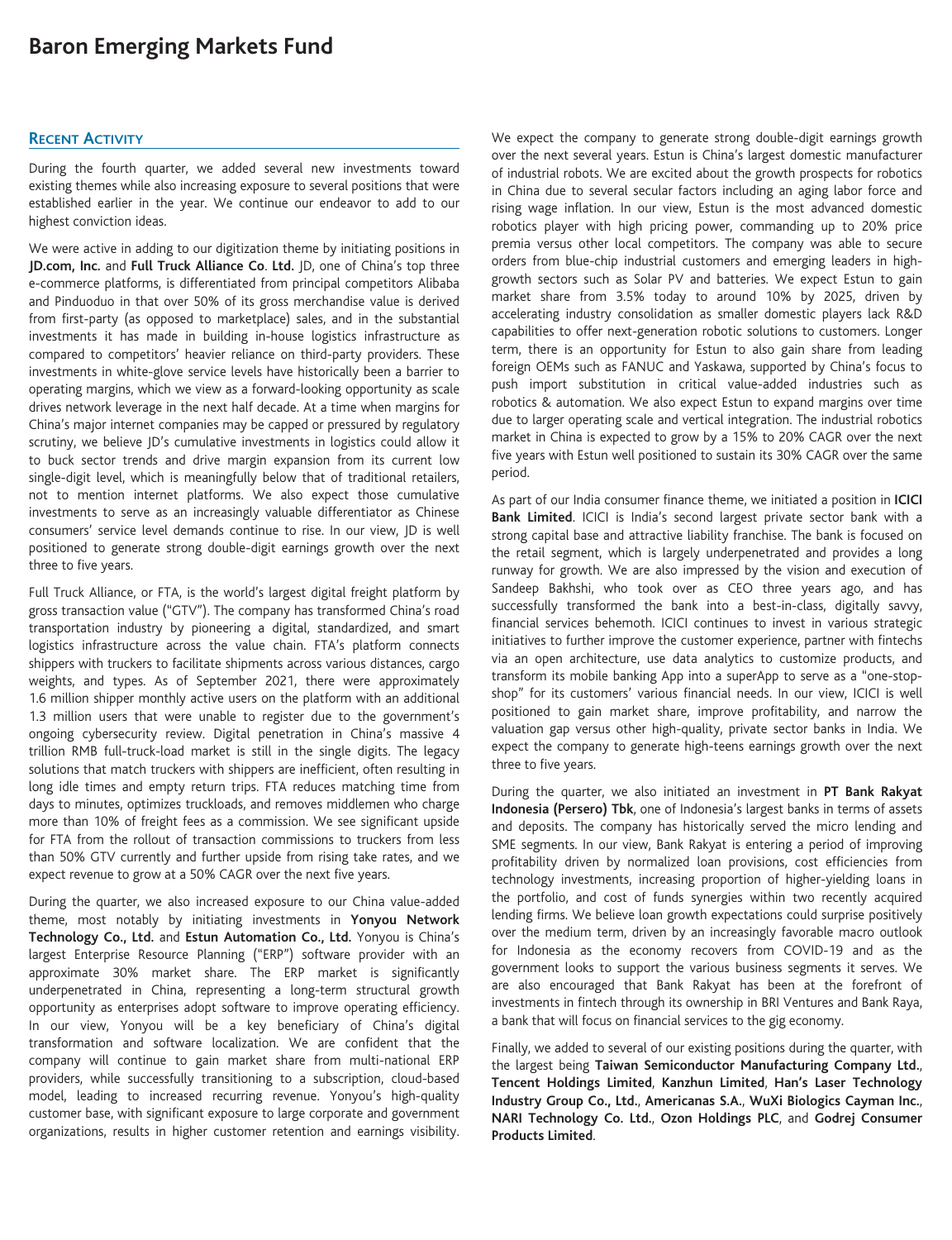During the quarter, we also exited several positions, most notably **Golar LNG Ltd.**, **Meituan, Inc.**, and **Sino Biopharmaceutical Ltd.** In our endeavor to increase concentration in holdings where we have the highest conviction in their quality and return potential, while eliminating lower conviction or smaller holdings over time, we also exited positions in **Lojas Americanas S.A.**, **Dr. Reddy's Laboratories Ltd.**, and **Kotak Mahindra Bank Ltd.**

### **OUTLOOK**

Global equity performance in the final quarter of 2021 largely followed the playbook established early this year: U.S. equities, defined as the S&P 500 Index or NASDAQ Composite Index, continued to grind through notable corrections en route to new all-time highs, EM equities continued towards a series of gradual lower lows, while international indices largely churned sideways into year end. Intra-market equity volatility remained fairly escalated with leadership ebbing and flowing due to mixed signals regarding COVID and the emergence of the Omicron variant, shifting expectations and/or uncertainty regarding the forward path of inflation and future central bank policy, and within EM, a widening risk premium due to political and regulatory uncertainty in China, Russia, and Brazil. Importantly, we note that on a forward-looking basis, and unlike the last episode of "taper tantrum," several EM jurisdictions have already absorbed an adjustment in future interest rate and liquidity conditions, while this is just beginning in the U.S. While we are disappointed with the scope of underperformance of EM equities since early in the year, we maintain the view that we are likely exiting a long cycle of underperformance, while current absolute and relative valuations, and our expectations regarding forward-looking fundamentals, suggest potentially material improvement ahead. We note that EM equities ended the year trading at a 43% valuation discount (based on P/E) relative to U.S. equities. This is nearly a 20-year low and a steep discount relative to the average discount of 22% over this period, while EM equities have traded at parity with U.S. equities in the late stages of an outperformance cycle.

As we remarked in our previous letter, rather than conclude that "China has become uninvestable," we would posit that the global economy, corporate earnings, and asset prices are influenced by two major axes of macroeconomic activity and liquidity; one is China, while the other of course is the U.S. We believe that China's regulatory and credit tightening cycle is nearing its trough, and, in our view, this campaign can be considered a success, as based on the stress already apparent in economic activity and asset prices, the stability and discipline message has been delivered. On the other hand, the U.S. appears to be passing through a near-term peak, with a phase of moderation or tightening increasingly inevitable. While we suspect that the current global correction may have to run a bit further to address imbalances, we are increasingly confident that EM and international equities are poised for a period of mean-reverting outperformance. The final quarter of 2021 further stretched recent trends, and while we have little to add to our conclusion from last quarter, we believe that we are seeing increasing evidence that China's credit and regulatory tightening is nearing its completion, and we offer that the rapid progression of Omicron further supports our base case outlook for global growth and a mean reversion in equity performance. In the first days of January, Chinese authorities unveiled a series of much anticipated regulatory measures relating to data security. While this communiqué triggered a fresh China-related equity sell-off, particularly those listed in the U.S. as ADRs, we do not view the specifics as likely to have any material fundamental impact on growth or earnings of the companies under regulatory review. From our initial interpretation, the impact is more likely to coerce Chinese companies to list in Hong Kong or China, rather than in the U.S., as doing so might result in a more efficient and less stringent review process. While we understand international and U.S. investors' knee jerk reaction to China's apparent disdain regarding their leading companies pursuing a principal listing in the U.S., this is nothing new or unexpected, and it is not likely to materially impact long-term institutional investors with ready access to Hong Kong and mainland China equity exchanges. Rather, we suspect this regulatory initiative is more likely to represent a "final shoe to drop" in a long year of tightening, which, if so, would signal a bottoming process for China-related equities in general.

While the emergence of the Omicron variant provoked uncertainty, volatility, and sector rotation in recent months, we believe the rapid spread we are currently witnessing is quite likely to enhance the transition to a mean reversion in market leadership, where EM and international equities become perceived as offering greater upside potential upon global normalization. It is increasingly evident that each successive wave of COVID variant is more contagious, but less severe, particularly for the vaccinated population, and we believe Omicron likely represents the point at which markets begin to anticipate herd immunity and/or the transition of COVID from pandemic to endemic. Should this happen, we would expect investors to rethink "COVID disruption risk," and to increasingly anticipate full normalization, pent-up demand to be released, supply/supply-chain imbalances to moderate, and most jurisdictions to return to economic growth potential. In this case, the countries and sectors most impacted by COVID disruption/risk would have the greatest recovery potential, in our view, favoring international and emerging economies, earnings, and equities. Finally, we believe normalization would reduce credit risk, and likely provoke a consumer/corporate credit expansion, particularly in the areas most impacted by COVID, driving an acceleration in growth and corporate earnings. We remain optimistic regarding the longer-term outlook for EM equities and of course, as always, we remain confident that we have invested in a portfolio of well-positioned and well-managed companies with bright prospects ahead.

#### **Thank you for investing in the Baron Emerging Markets Fund.**

Sincerely,

Michael Kass Portfolio Manager